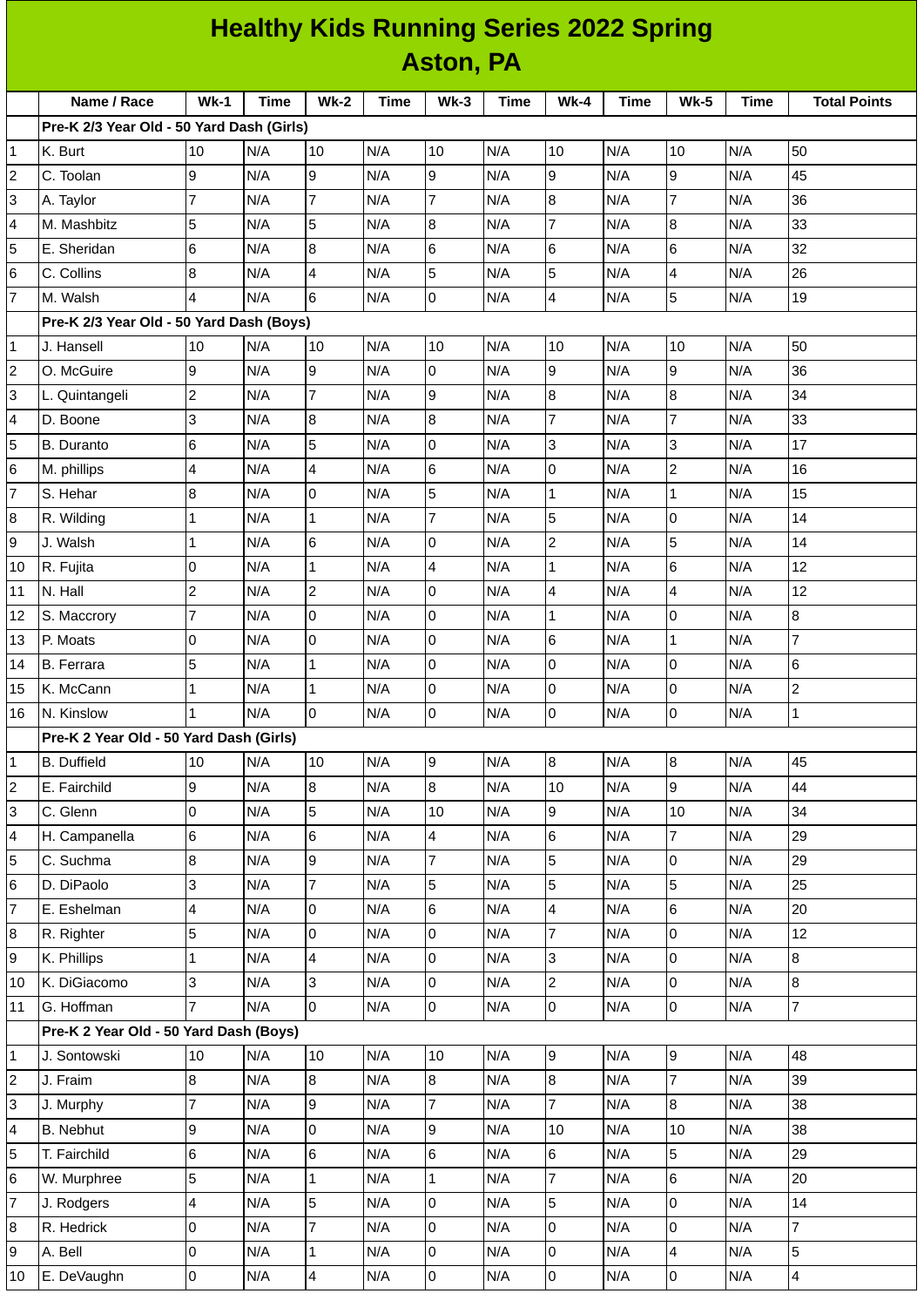## **Healthy Kids Running Series 2022 Spring Aston, PA**

|    | Pre-K 4/5 Year Old - 75 Yard Dash (Girls)                              |                |       |                      |       |                      |       |                         |       |                |       |                |
|----|------------------------------------------------------------------------|----------------|-------|----------------------|-------|----------------------|-------|-------------------------|-------|----------------|-------|----------------|
| 1  | B. Campanella                                                          | 7              | N/A   | $\overline{7}$       | N/A   | 9                    | N/A   | 9                       | N/A   | 10             | N/A   | 42             |
| 2  | S. Phillips                                                            | 9              | N/A   | 9                    | N/A   | $\overline{7}$       | N/A   | 8                       | N/A   | 9              | N/A   | 42             |
| 3  | S. Keddar                                                              | 10             | N/A   | 10                   | N/A   | 10                   | N/A   | 10                      | N/A   | 0              | N/A   | 40             |
| 4  | N. Iacono                                                              | 8              | N/A   | 8                    | N/A   | 8                    | N/A   | $\overline{7}$          | N/A   | 8              | N/A   | 39             |
| 5  | L. Price                                                               | 6              | N/A   | 5                    | N/A   | $6\phantom{a}$       | N/A   | 6                       | N/A   | 6              | N/A   | 29             |
| 6  | Z. Vincent                                                             | 5              | N/A   | 4                    | N/A   | 5                    | N/A   | 5                       | N/A   | 0              | N/A   | 19             |
| 7  | C. Murphree                                                            | 3              | N/A   | $\overline{c}$       | N/A   | 4                    | N/A   | $\overline{\mathbf{c}}$ | N/A   | 5              | N/A   | 16             |
| 8  | M. DeAngelo                                                            | $\mathbf 1$    | N/A   | $\mathbf{1}$         | N/A   | $\overline{3}$       | N/A   | 3                       | N/A   | 4              | N/A   | 12             |
| 9  | C. Orfanelli                                                           | $\mathbf 1$    | N/A   | 0                    | N/A   | 10                   | N/A   | 0                       | N/A   | $\mathbf 1$    | N/A   | 12             |
| 10 | N. Romansky                                                            | 4              | N/A   | 3                    | N/A   | $\overline{0}$       | N/A   | 4                       | N/A   | 0              | N/A   | 11             |
| 11 | E. Campanella                                                          | $\overline{c}$ | N/A   | $\mathbf{1}$         | N/A   | $\overline{c}$       | N/A   | $\mathbf 1$             | N/A   | $\mathbf 1$    | N/A   | $\overline{7}$ |
| 12 | A. DeSignor                                                            | $\mathbf{1}$   | N/A   | $\mathbf{1}$         | N/A   | $\overline{0}$       | N/A   | $\mathbf 1$             | N/A   | 3              | N/A   | 6              |
| 13 | S. Maccrory                                                            | $\mathbf{1}$   | N/A   | 0                    | N/A   | $\overline{0}$       | N/A   | $\mathbf 1$             | N/A   | $\overline{c}$ | N/A   | $\overline{a}$ |
|    | Pre-K 4/5 Year Old - 75 Yard Dash (Boys)                               |                |       |                      |       |                      |       |                         |       |                |       |                |
| 1  | G. Boone                                                               | 10             | N/A   | 9                    | N/A   | 10                   | N/A   | $10\,$                  | N/A   | $10\,$         | N/A   | 49             |
| 2  | B. Coale                                                               | 8              | N/A   | 8                    | N/A   | $\overline{8}$       | N/A   | 8                       | N/A   | $\overline{7}$ | N/A   | 39             |
| 3  | A. Duffield                                                            | 9              | N/A   | 10                   | N/A   | 9                    | N/A   | 0                       | N/A   | 9              | N/A   | 37             |
| 4  | B. Wilding                                                             | 5              | 02:10 | 3                    | 02:20 | 0                    | N/A   | 9                       | N/A   | 8              | N/A   | 25             |
| 5  | <b>B.</b> Fairchild                                                    | $\overline{7}$ | N/A   | 5                    | N/A   | $6\phantom{.}6$      | N/A   | $\mathbf 1$             | N/A   | 3              | N/A   | 22             |
| 6  | A. Hehar                                                               | $\overline{c}$ | N/A   | 3                    | N/A   | $\overline{4}$       | N/A   | 6                       | N/A   | 4              | N/A   | 19             |
| 7  | L. Bellandi                                                            | 4              | N/A   | 6                    | N/A   | 0                    | N/A   | 4                       | N/A   | $\overline{c}$ | N/A   | 16             |
| 8  | N. Rodgers                                                             | 5              | N/A   | 0                    | N/A   | 0                    | N/A   | 5                       | N/A   | 6              | N/A   | 16             |
| 9  | W. Kertis                                                              | 6              | N/A   | 0                    | N/A   | 0                    | N/A   | 3                       | N/A   | 5              | N/A   | 14             |
| 10 | T. DeVaughn                                                            | $\mathsf 0$    | N/A   | $\overline{7}$       | N/A   | $\pmb{0}$            | N/A   | $\overline{7}$          | N/A   | 0              | N/A   | 14             |
| 11 | <b>B.</b> Calvanese                                                    | $\mathbf{1}$   | N/A   | $\overline{c}$       | N/A   | 5                    | N/A   | $\mathbf 1$             | N/A   | $\mathbf 1$    | N/A   | 10             |
| 12 | B. Mooney                                                              | $\mathbf{1}$   | N/A   | 4                    | N/A   | 0                    | N/A   | $\overline{\mathbf{c}}$ | N/A   | 0              | N/A   | 7              |
| 13 | J. Grunwald                                                            | 0              | N/A   | 0                    | N/A   | 3                    | N/A   | 0                       | N/A   | 0              | N/A   | 3              |
| 14 | P. Kravatz                                                             | 3              | N/A   | 10                   | N/A   | 10                   | N/A   | 0                       | N/A   | 0              | N/A   | 3              |
|    | Kindergarten & 1st Grade - 1/4 Mile (Girls)                            |                |       |                      |       |                      |       |                         |       |                |       |                |
| 1  | R. Burt                                                                | 10             | 01:40 | 10                   | 01:42 | 10                   | 01:39 | 10                      | 01:39 | 10             | 01:42 | 50             |
| 2  | S. Santoro                                                             | 8              | 01:59 | 8                    | 01:56 | 9                    | 01:50 | 9                       | 01:45 | 9              | 01:50 | 43             |
| 3  | E. Sheridan                                                            | 6              | 02:15 | $\overline{7}$       | 02:09 | $\overline{5}$       | 02:14 | 5                       | 01:59 | 5              | 02:17 | 28             |
| 4  | C. Suchma                                                              | 9              | 01:55 | 9                    | 01:54 | 8                    | 01:58 | 0                       | N/A   | 0              | N/A   | 26             |
| 5  | T. Christy                                                             | 1              | 02:21 | $\overline{7}$       | 02:09 | $\overline{7}$       | 02:04 | 8                       | 01:49 | $\mathbf{1}$   | 03:00 | 24             |
| 6  | E. Havis                                                               | 7              | 02:13 | 4                    | 02:13 | $\overline{2}$       | 02:21 | $\overline{7}$          | 01:55 | 4              | 02:18 | 24             |
| 7  | S. Whitton                                                             | 5              | 02:16 | $\mathbf{1}$         | 02:19 | $\overline{4}$       | 02:17 | 3                       | 02:16 | 8              | 02:04 | 21             |
| 8  | E. Calvanese                                                           | 5              | 02:16 | 3                    | 02:16 | 6                    | 02:11 | 4                       | 02:03 | 3              | 02:33 | 21             |
| 9  | Z. Ranalli                                                             | $\mathbf{1}$   | 02:20 | $\overline{7}$       | 02:09 | 3                    | 02:18 | 0                       | N/A   | $\overline{7}$ | 02:07 | 18             |
| 10 | T. Eshelman                                                            | $\overline{c}$ | 02:18 | 0                    | N/A   | $\mathbf{1}$         | 02:24 | 6                       | 01:58 | 6              | 02:12 | 15             |
| 11 | J. Eshelman                                                            | $\mathbf{1}$   | 02:29 | 0                    | N/A   | $\mathbf{1}$         | 02:33 | $\overline{c}$          | 02:19 | $\overline{c}$ | 02:34 | 6              |
| 12 | P. Hoover                                                              | 3              | 02:17 | $\overline{a}$       | 02:18 | $\overline{0}$       | N/A   | 0                       | N/A   | 0              | N/A   | 5              |
| 13 | S. Powell                                                              | 1              | 02:50 | $\mathbf{1}$         | N/A   | 0                    | N/A   | 0                       | N/A   | 0              | N/A   | $\overline{2}$ |
|    | Kindergarten & 1st Grade - 1/4 Mile (Boys)<br>8<br>$\overline{7}$<br>9 |                |       |                      |       |                      |       |                         |       |                |       |                |
| 1  | <b>B.</b> Hansell                                                      | 10             | 01:45 | 9                    | 01:47 |                      | 01:50 |                         | 01:52 | 10             | 01:42 | 43             |
| 2  | D. Fujita                                                              | 0              | N/A   | 10<br>$\overline{7}$ | 01:41 | 10<br>$\overline{7}$ | 01:40 | 10                      | 01:34 |                | 01:40 | 40             |
| 3  | R. Owsley                                                              | 7              | 01:51 |                      | 01:57 |                      | 01:58 | 8                       | 01:48 | 5              | 02:09 | 34             |
| 4  | L. Powell                                                              | 8              | 01:49 | 8                    | 01:53 | 0                    | N/A   | 9                       | 01:45 | 7              | 01:55 | 32             |
| 5  | J. Santoro                                                             | 6              | 02:09 | $6\phantom{.}$       | 02:00 | $6\overline{6}$      | 02:06 | 6                       | 01:59 | 6              | 02:03 | 30             |